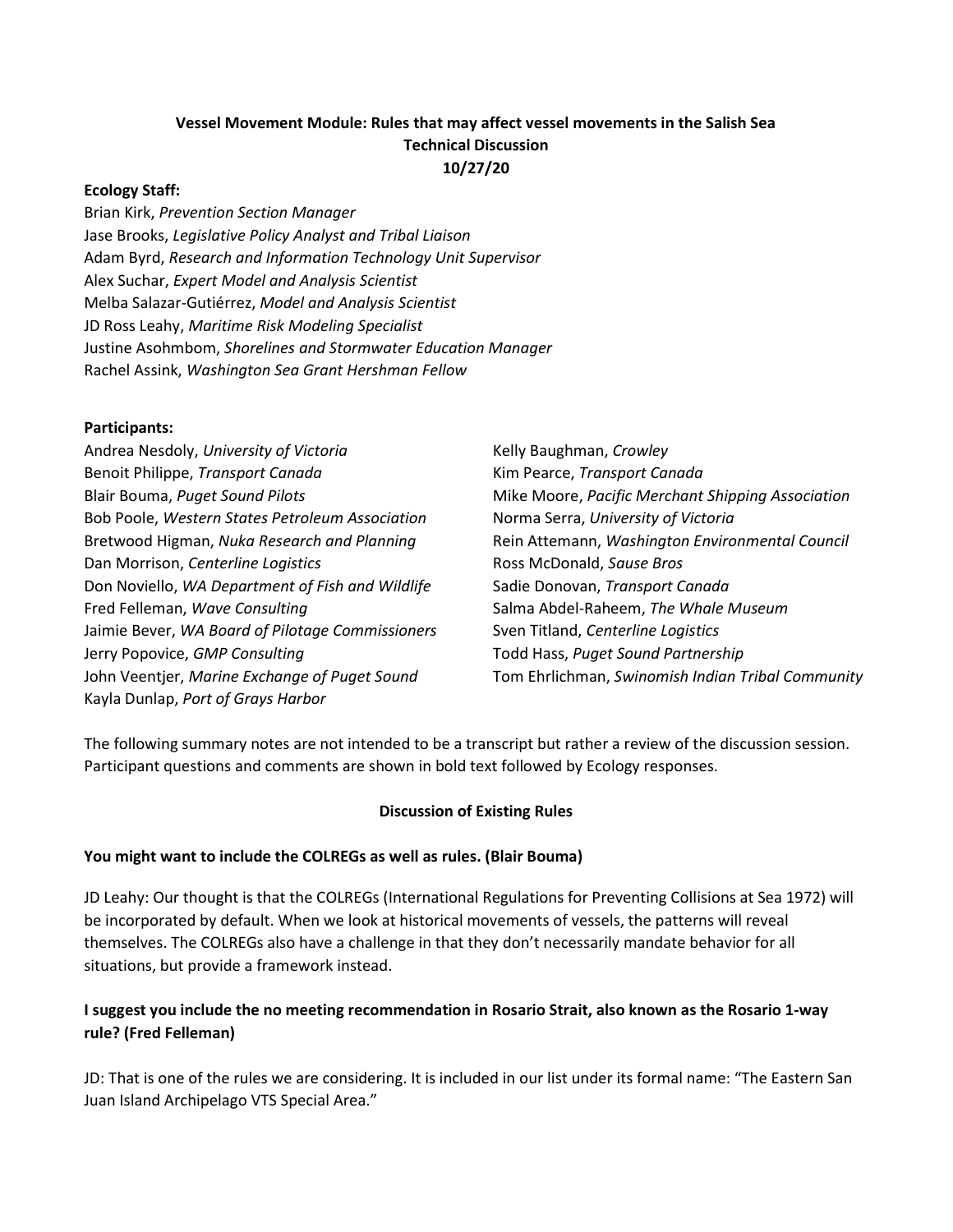How do you see balancing deterministic vs. probabilistic approaches? I'd imagine from a deterministic perspective, you might start with some "best" route between points and then come up with rules that would modify that - e.g. related to collision avoidance or response to specific weather, current, or tide conditions. Probabilistically, you could try to capture the breadth of possible paths with statistical variation around a mean, with correlations between various variables like ship characteristics and conditions. (Bretwood Higman)

Alex: Our model will be a probabilistic model. The reason for these rules is to eliminate impossible scenarios from taking place in the simulation. The Rosario rule provides a clear example of this. In addition, we need to figure out, for example, how do to decide which vessel goes first, if they are restricted from meeting.

Please note that Haro strait lane is technically 2-way but vessels don't always stay in different lanes. Also, when there's 2-way traffic and overtaking - please take special note around the region of Kelp Reef. (Fred Felleman)

I would support JD's suggestion about including the new commercial whale watch rules, which come into effect in Jan 2021. 2. One of the rules that's listed in the fact sheet is lateral displacement in SJDF. Is that the same as the traffic separation scheme the Canadians were looking at a year or two ago? (Rein Attemann)

JD Leahy: No, it's not a traffic separation scheme or navigational guidance. It's a recommendation that vessels that don't need to operate in a specific area limit their presence there. The voluntary program is designed to protect Southern Resident killer whales, and isn't necessarily about collision avoidance.

Brian Kirk: The lateral separation trial by Transport Canada was partly an exploration to determine if there would be value to shifting the location of the TSS, that's the link between the two topics.

Supplementary information on the ECHO Program voluntary lateral displacement trial in the Strait of Juan de Fuca:

"Where it was safe and operationally feasible to do so, all deep-sea vessels transiting outbound through the Strait of Juan de Fuca were requested to navigate as far south as possible within the outbound lane of the traffic separation scheme without entering the separation zone, in the area between 124 [degrees] west and 124 [degrees] 40 [minutes] west. Vessels entering the outbound lane of the traffic separation scheme were asked to remain on the north side of lane as they entered, then shift to the south when safe to do so. Between these same longitudes, all vessels transiting the inshore trial zone were requested to navigate as far south from Vancouver Island as possible without entering the traffic separation scheme. At 124 [degrees] 40 [minutes] west the trial zone concluded and vessels positioned normally for their subsequent passage plan route." (From ECHO Program 2018 voluntary lateral displacement trial in the Strait of Juan de Fuca Summary findings)

# Would the Traffic Separation Scheme (TSS) be something to consider adding to the simulated rules? (Rein Attemann)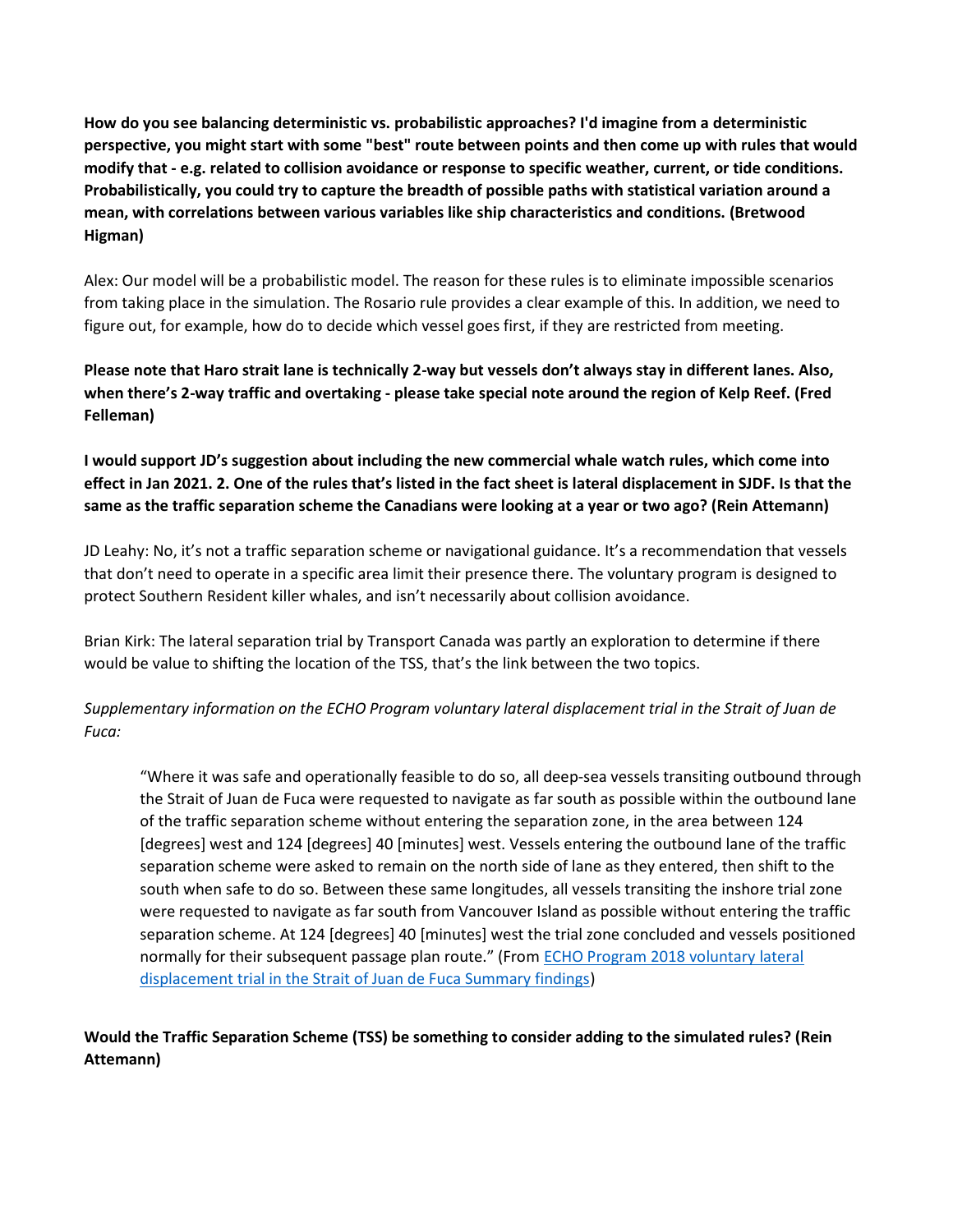JD Leahy: We're not trying to build an idealized representation of the way traffic moves based on rules like the COLREGs, TSS and the ATBA (Area To Be Avoided), etc. We want to represent how vessels actually move within the area. Vessels sometimes cross the traffic separation zone, and Haro Strait may be technically two way but vessels sometimes don't operate that way. We need to balance or plan to use actual historical data while still avoiding simulating things that don't actually happen in practice.

Alex Suchar: The existence of the TSS is already showing up in AIS data. Instead of proposing in the model that all vessels stick to TSS, we'll actually model behavior as we observe it in the AIS data. This is why some of the rules we incorporate, and some we see in the AIS data.

# Just a thought about the collision regulations as a rule - using the AIS patterns to train the model will have a bias to commercial vessels and mariners as those predominate AIS carrying vessel. Non-AIS vessel have a different pattern of behavior so may need to use other rules to define their distribution and usage patterns. (Kim Pearce)

JD Leahy: It's true that we are starting out with a strong bias toward the AIS data. We are looking at those vessels first and the rules we are considering simulating are focused on those movements. It is true that there will be another set of vessels that don't transmit AIS and we'll have to figure out a manual way for representing them and their movement.

JD's description of WDFW's proposed rule for commercial whale watching deserves a bit more elaboration, as the draft rule would only apply when such vessels encounter 'Southern Resident' orcas, which represent a relatively small fraction of all whale encounters by such vessels-- therefore this may be a challenging modeling proposition to apply to the varied US and Canadian whale watching fleets. (Todd Hass)

#### Strategies for Modeling Affects of Existing Rules

When considering the relationship between AIS and non-AIS vessels, I think in some cases the existence of non-AIS vessels would explain the behavior of the AIS vessels. So if you see an AIS vessel in area where you wouldn't think it should be, it's almost always because a non-AIS vessel might be there and they are interacting. So they're directly related. There's probably 50 percent random behavior from small vessels, but there are some patterns too, and I'd be happy to connect with you in a different format and go over the patterns we see in our waters from non-AIS vessels. With the one way zone in Rosario, that's rigidly adhered to, but it only applies to the larger vessels, which are usually state ferries or piloted vessels. It's roughly first come first serve, but pilots sometimes talk and say you go first or vice versa, depending on commercial urgency or traffic or tug escort issues or a lot of other factors. There are informal rules, like favoring the inbound vessel because someone is waiting for them. Perhaps they have tugs waiting or a refinery waiting, so we make attempts to get them clear first. There's a few workarounds, like for instance, we may use Haro and Boundary Strait, so that one vessel can take Rosario and the other takes Haro/Boundary. The Coast Guard VTS actually gives approval for the vessels to make their transit. So the vessels that fall in that category are intending to transit that special area, but they have to get approval from VTS, who will screen them. If they have passing arrangement already in place, VTS may honor that. But that's one of the more rigid rules in our area. (Blair Bouma)